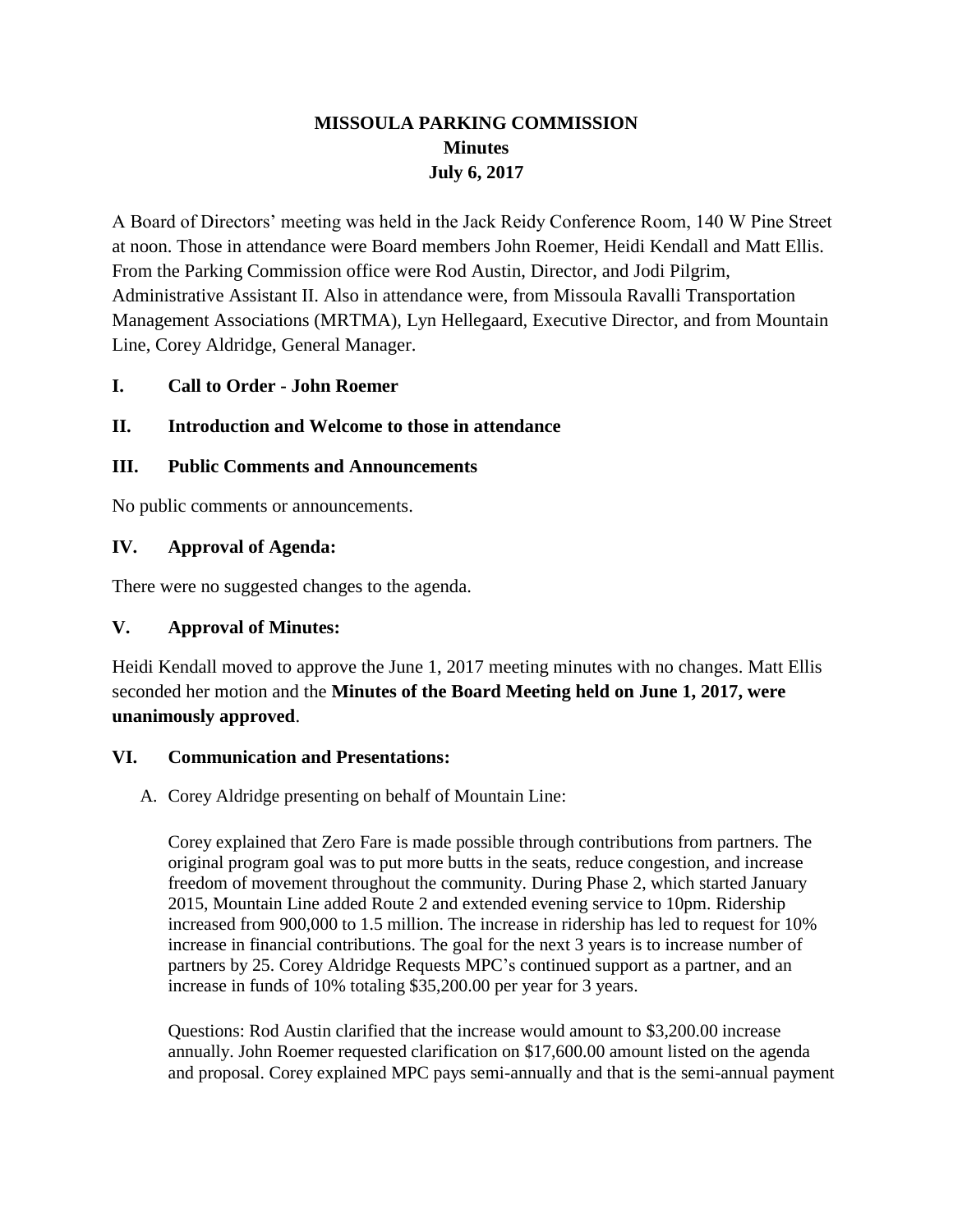amount. Heidi Kendall wants to know how each partner's contribution is calculated. Corey stated that partners contribute what they elect to contribute. Heidi also asked if there are ads that talk about who partners are. Corey noted there are ads on the busses, in the transfer center, and on social media – one partner is highlighted per month. John Roemer stated that year 1 and 2 increases had been explained, and asked what happened between year 2 and 3. Corey stated that the huge increase has tapered off. They are still seeing a slight increase, around 3%. Ridership fluctuates with fuel prices. John followed up with what is the collective thought of continuance of this project ongoing – if cancelled, would ridership go down? Corey stated that it absolutely would go down – a fare makes a huge difference. Matt Ellis asked for clarification - what is the commitment today? Corey stated the commitment is 3 years. Rod stated this program is one of the biggest programs that contribute to not having to park people. Zero Fare is an alternative to driving to and from Downtown and parking.

Matt Ellis moved to approve request as presented. Heidi Kendall seconded. **Continued partnership with Mountain Line and to increase financial contribution by 10% was unanimously approved by the Board.**

B. Lyn Hellegaard presenting on behalf of MRTMA:

Lyn highlighted the history of MRTMA and their current programs. She noted MPC's ongoing support for almost 20 years. Lyn detailed how MRTMA provides transportation to populations unserved by Mountain Line routes, and outside of Mountain Line service hours. They provide transportation services for hospitals, veterans, low-income populations, students, and the general population of commuters into Missoula. Approximately 1/3 of riders served come to the downtown area this is about 50 riders. They have voucher programs for hospitals and job services. Lyn Hellengaard requests funds in the amount of \$6,000.00 from MPC for MRTMA.

Questions: Rod Austin clarified that support of MRTMA is in the budget. Lyn handed out a grid of how vanpool compares to other programs. Rod pointed out that Vanpool is obviously a piece of the downtown parking puzzle.

Matt Ellis moved to approve funding. Heidi Kendall seconded. **Funding of \$6,000.00 for MRTMA was unanimously approved by the Board.**

#### **VII. Director's Report:**

Item 1 - Rod Austin presented a walk through the projection spreadsheet and fielded questions.

Questions: Matt Ellis asked if we built more levels on Park Place garage, would we be able to lease them out? Rod responded yes, the demand is there. Heidi Kendall mentioned a gentleman that is running for City Council has concerns about our budget. Rod clarified his concern – City Finance puts abbreviated budget on website. He is concerned that the lump sums are money completely unaccounted for. MPC staff broke down the lump sums and Rod has sent him a complete audited balance sheet.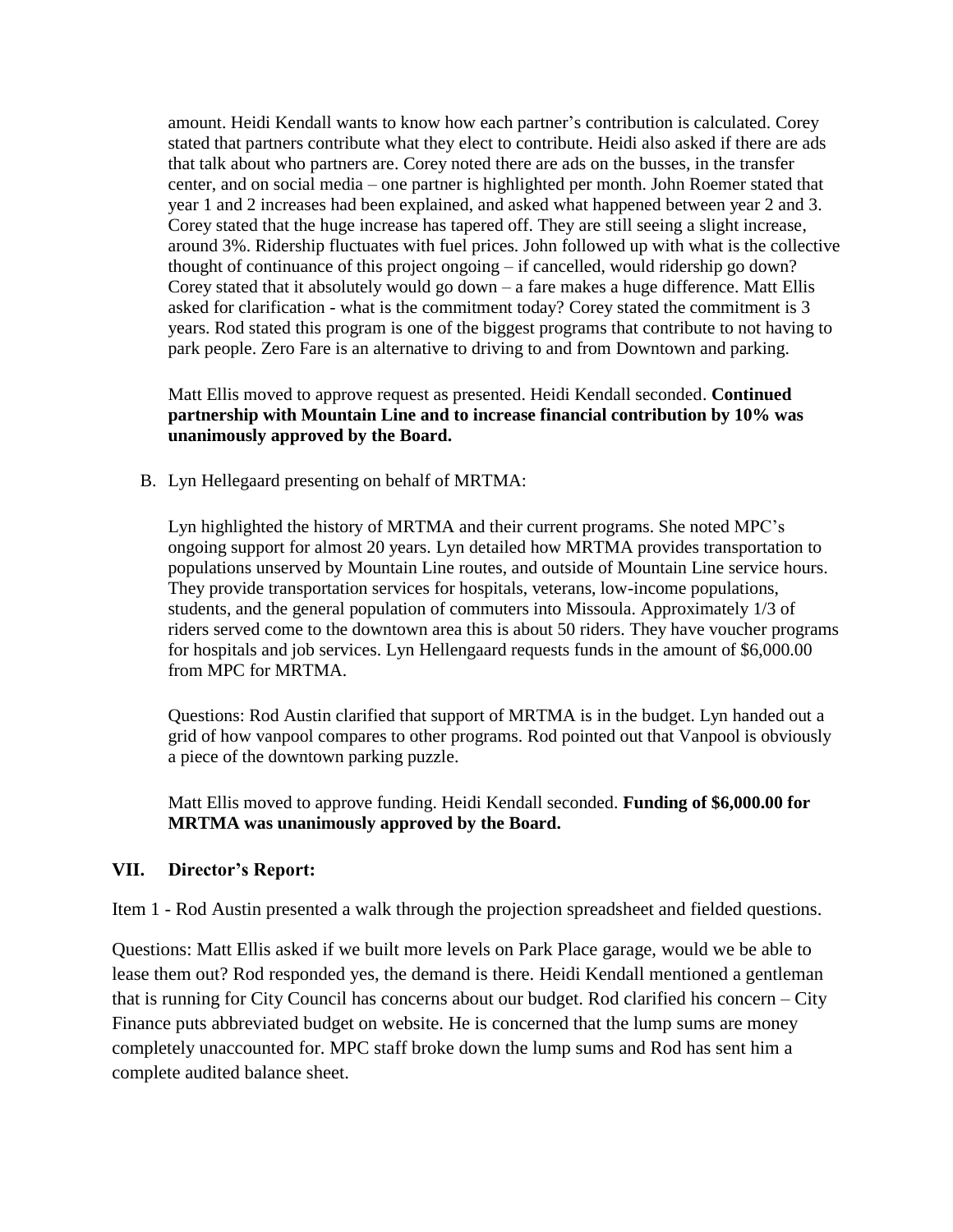Heidi asked what budget line Promotions includes - TDM? Rod explained that promotions are primarily marketing with MDA, \$30,000.00. Matt Ellis asked why it is so much lower than before. Rod noted that we have moved items that were once included in the total to more individual areas. John Roemer stated that we need to start focusing promotions on PassportParking. Rod stated we are planning a big PassportParking push at the end of the summer when students come in. Heidi asked if we will reduce the amount to MDA since we are separately promoting Passport? Rod answered, no, we are prepared to spend additional funds on Passport marketing. Matt asked if we are planning to have a person standing at meters to show people how to or walkthrough Passport? An intern? Rod stated he hadn't considered an intern yet.

Item 2 – library parking. Rod Austin attended a design review meeting. Library will add 60 spaces. The new building will have a need for 300 spaces. Rod is suggesting they plan for diagonal spots around the library instead of parallel to give an additional 13-17 spaces.

Matt Ellis asked for some feedback on reactions to the lease rate increase? Rod stated that not even 5 people complained.

### **VIII. Financial Statement:**

Year end financials are not done yet. The next report will include May and June. Matt Ellis asked if there are any projections for year-end? Rod Austin stated we are in good shape. Meter revenue is significantly higher.

### **IX. Action Items:**

### A. Choral Festival funding request:

John Roemer reviewed - \$3,000 a year for 3 years for a total of \$9,000. The Choral Festival request was missing any parking or transportation component. Rod created a letter explaining that the Choral Festival does not involve anything to do with our mission at this time. It needs to fit our mission in order to be approved. He would like us to establish a criteria for asks of this type that do not fit in our mission, but are important to our community. Staff recommendation is not to approve these funds.

Questions: Matt Ellis asked if there is a way we can help with some parking element even if we do not approve requested funds. Rod answered yes. For example, we could do what we do with first night, where we contribute to busses and people transport. Rod recommends not to approve the request at this time, but if they come up with a need that fits with our mission, we could revisit. Matt Ellis supports Rod's recommendation, but requests that we offer some staff effort to support it in some way. Heidi Kendall believes it's important to support downtown institutions. We support MDA and Downtown Arts. MPC needs to be a good neighbor consistent with what we can do in our budget. She believes we could trim some items from the budget to allow us to support things like this. She will vote against Rod's and staff's recommendation. John Roemer